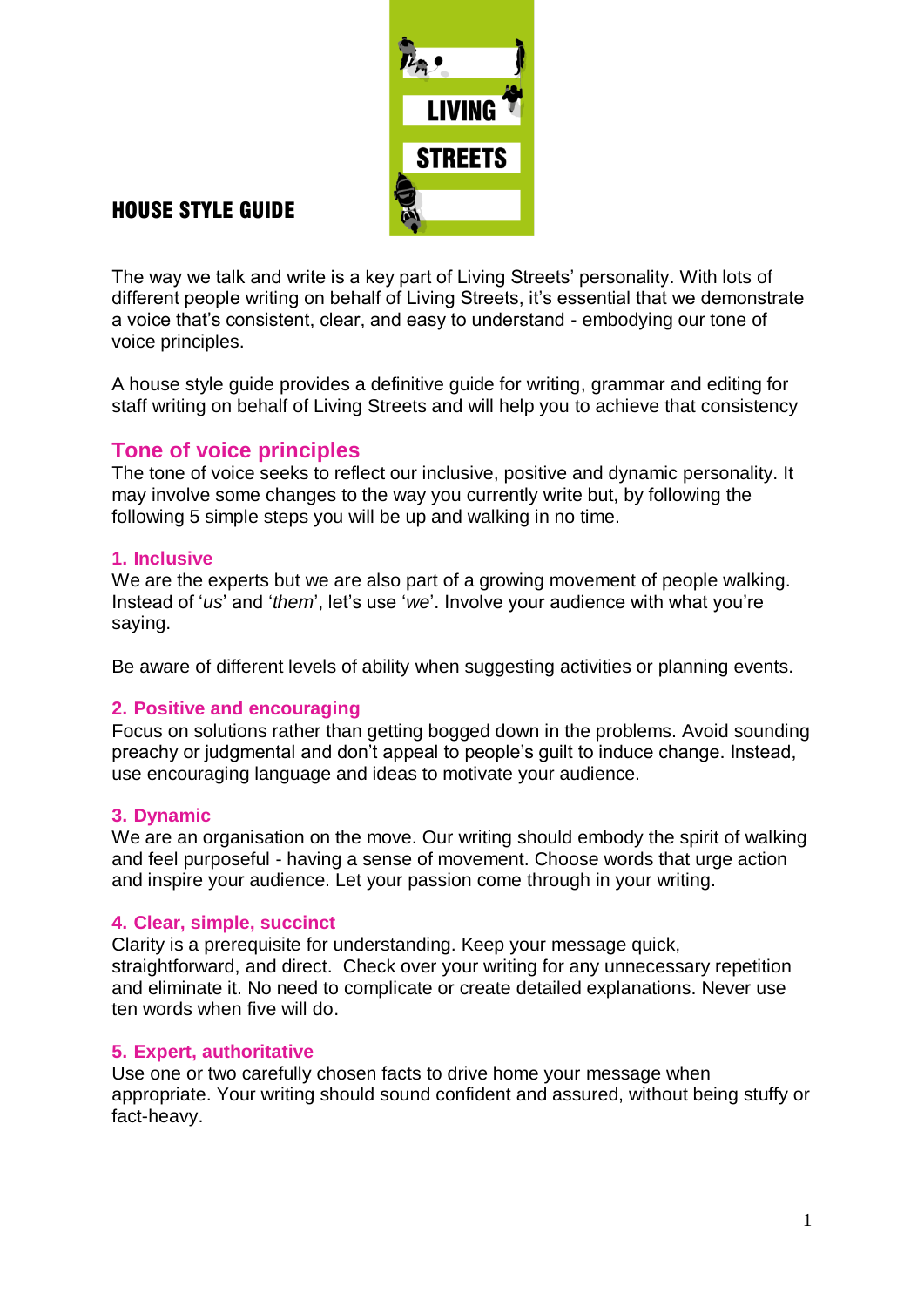# **House style guide**

At Living Streets we defer to the house style guide developed by the [Guardian](http://www.theguardian.com/guardian-observer-style-guide-a) found at [www.theguardian.com/guardian-observer-style-guide-a](http://www.theguardian.com/guardian-observer-style-guide-a)

This guide outlines some specific terms to Living Streets and is split into numbers and an a-z.

Refer to [Collins English Dictionary](http://www.collinsdictionary.com/) for guidance on anything that does not appear in the style guide below.

A disability etiquette guide is also available here: [Disability Etiquette Guidance.doc](Disability%20Etiquette%20Guidance.doc)

# **Numbers**

Use figures for numbers 10 and above. Write out numbers one to nine in letters, except in the following cases:

**Financial sums £3 million** 

# **Time references 11.00 am to 3.00 pm**

# **Dates**

**Monday 3 January 2008** 

#### **Years**

2007, not "the year 2007"; for spans, use a dash. In **2007**, we made our plans for **2008-13.**

#### **Decades**

**The 1950s, the roaring 20s** 

#### **Centuries**

**The 21st century** 

# **Million**

Always spell out million in copy. Whole numbers under 10 are written; over 10 million as numbers followed by million; others as decimals. Use m in tables and when you"re tight for space.

**Two million, 10 million, 4.52 million rabbits. £10m, 45m.**

**Qualifications, levels, awards**

**key stage 1, NVQ level 4, Beacon Scheme round 9**

#### **Comparing numbers**

This affects **1 in 10 people**, this takes **7-10 days**

An exception to this rule is when the sentence begins with a number. **Sixty** users responded to the online survey.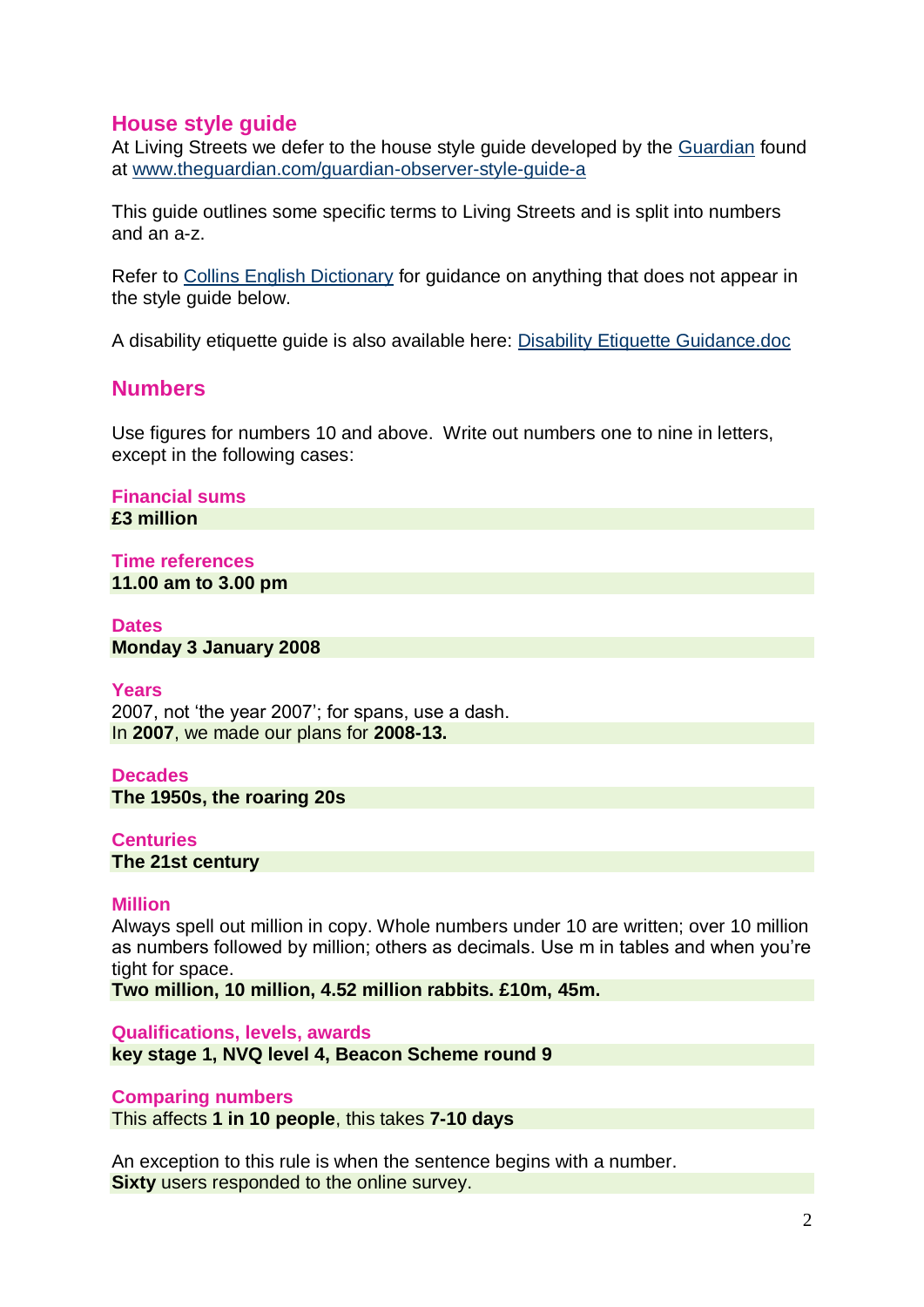For thousands, use commas not spaces**. 1,000** not 1000 or 1 000 **10,000** not 10000 or 10 000

Do not mix fractions with decimals. Write fractions in words. **Three-quarters One and three-quarters** 

Use per cent, not percent or %, in text though you should use the symbol % in tables and headings/headlines of press releases.

**81 per cent** of people think communities should have a say on this issue.

When not quoting a figure, use the word percentage There is a high **percentage** of older people in the area.

# **Age ranges**

Use 'to' and hyphenate '-year-olds'. The room was full of **17-year-olds.** The room was full of **16 to 17-year-olds.** For speeds, use a space between mph/km/h (20 mph not 20mph) Living Streets campaigns for **20 mph** across the UK

# **Between numbers**

Use "and". **Between 15 and 20.**

# **Decimals**

Use decimals for millions that are not a whole number. **3.41 million people live in Wales.**

# **Phone numbers**

London and other 020 numbers **020 7377 4900** 

**Scotland 0131 243 2645**

Other regional numbers **0191 245 7326** 

Mobile phone numbers **07969 664090** 

# **Time**

Use digits for hours but spell out numbers under 10 for weeks, months, years. **1am, 6.30pm, 12 noon, 12 midnight; three weeks, five years**

# **Dates**

Write dates in full using the "dd month yyyy" format. Use 14 September rather than 14th September.

**14 September 2000**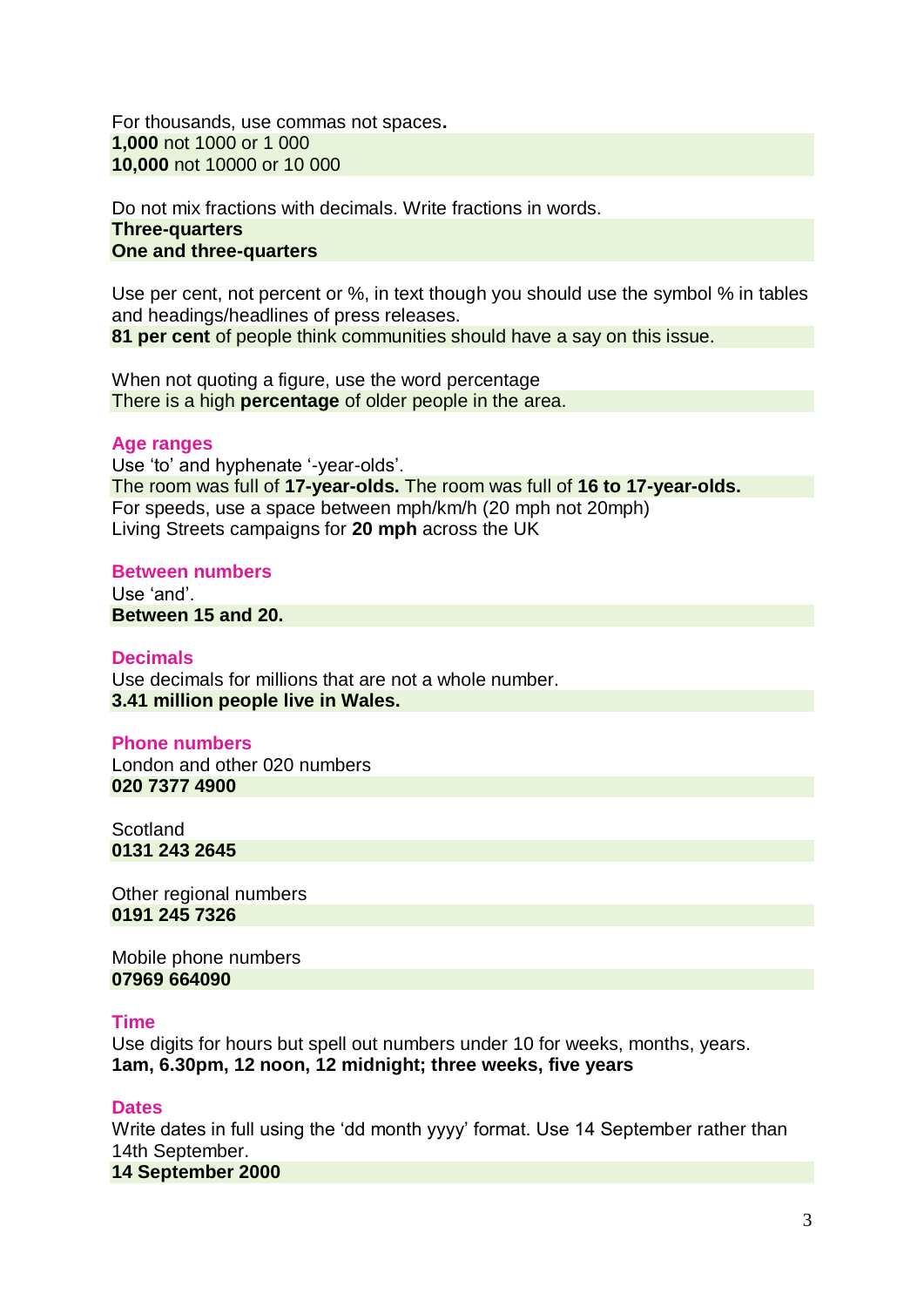Only use st, rd and th when referring to centuries. **These are the challenges that local governments face in the 21st century.** 

When writing for the web it is important to remember that pages will available for many years to come. Specify the year in question, rather than saying "this year". **In 2015, we had our away day in Peterbroough.**

For financial years, write 2007/08 not 2007-08, 2007-8, 2007/8 or 2007-2008. **Funding is available for 2011/12.** 

Use the words from and to when referring to full stops of several years in full sentences.

**She was a cabinet member from 1997 to 2004.** 

For tables you can use a dash between the dates. **Mon–Fri 9–5; the 1939–45 war.**

# **A to Z**

# **accident**

Don"t use in the context of road traffic accident – use incident, or crash where appropriate.

Living Streets is calling for these measures because it wants to see a reduction in road traffic **incidents**.

# **acts and bills**

Use initial caps when using the full name but lower case on second reference and in general terms.

The **Daylight Saving Bill** is going through parliament at the moment. The **bill** has got good support. We also need a walking **act**.

# **addresses**

Someone is described as being "of" a road but "from" an area. **John Smith, of Hounslow** But "John Smith, who lives in Green Lane, Hounslow"

# **affect / effect**

Affect is a verb, as in "this does not affect you". To effect means to bring something about or to cause something as in "It did not have the desired effect"

**AM (assembly member)**  Member of the Welsh assembly. Carwyn Jones **AM**

**amid**  not amidst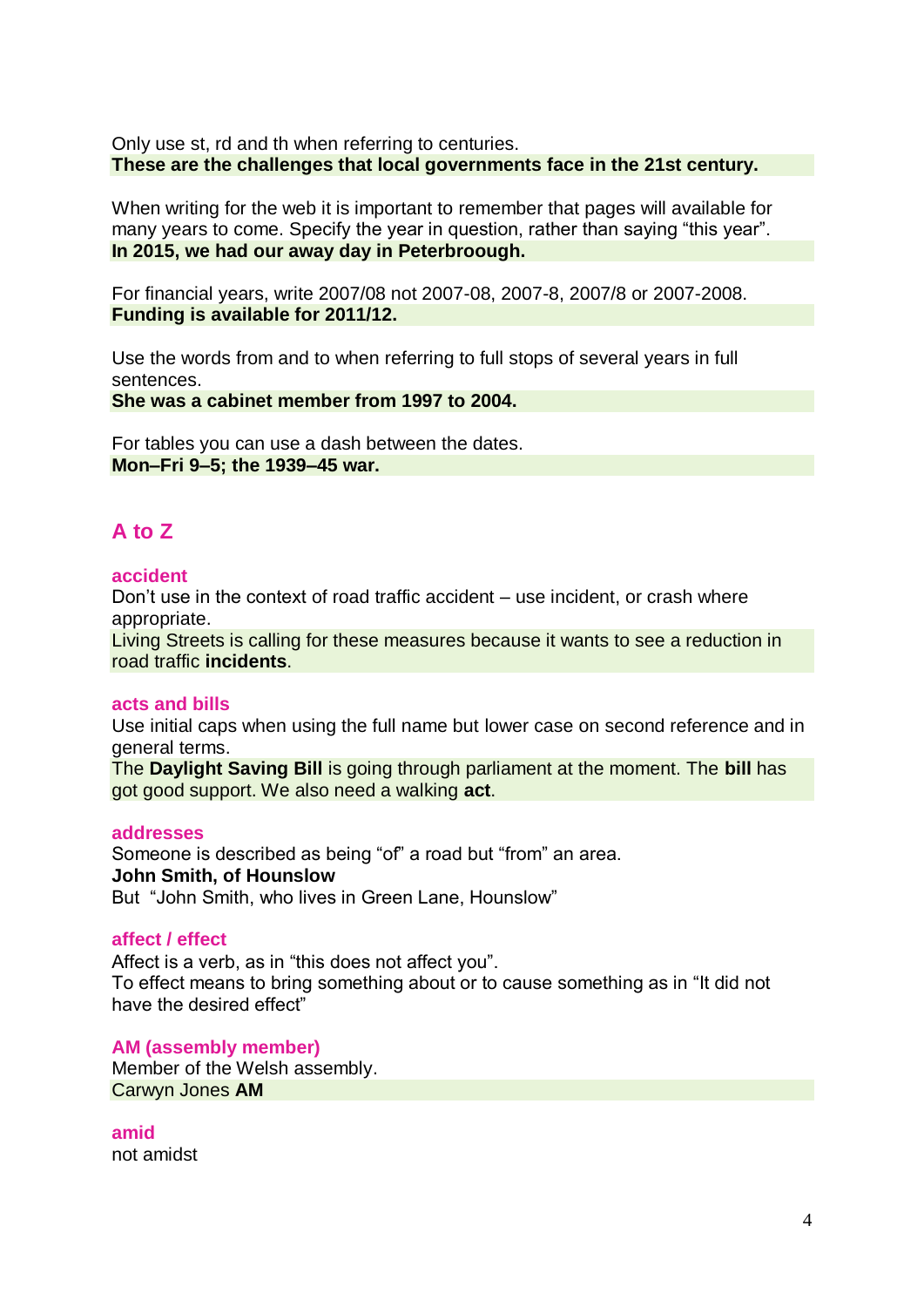#### **among**

Use among not amongst.

# **ampersand (&)**

Do not use as a substitute for 'and'. Only use if part of an organisation's name. We worked with **Marks & Spencer** this year.

# **awards**

Use initial capitals when talking about a specific award. The **Charles Maher Award,** the **Living Streets Neighbourhood Award**

# **awareness events**

Use initial capital letters. **National Walking Month, Walk to Work Week, Walk to School Week**

# **biannual/biennial**

Biannual means twice a year; **biennial** means every two years.

# **BME/black and minority ethnic**

Spell out black and minority ethnic communities on first mention; note "minority ethnic' not 'ethnic minority'.

Living Streets works with **black and minority ethnic groups** across the UK. Our work with **BME** groups…

# **book, report and magazine titles**

Always italicised; use lower case for a, an, and, at, for, from, in, of, the, to (except first word of a title). The exception to this is on web pages when you are using the title as a hyperlink to the report.

*A Tale of Two Cities, Making the Case for Investment in the Walking*  **Environment,** [Making the Case for Investment in the Walking Environment](http://www.livingstreets.org.uk/makingthecase)

# **Britain, UK**

Try to always use **UK**, although these terms are synonymous: Britain is the official short form of United Kingdom of Great Britain and Northern Ireland. Used as adjectives, therefore, British and UK mean the same. Great Britain, however, refers only to England, Wales and Scotland.

Living Streets works to create safe, attractive and enjoyable streets across the **UK**.

# **bulletpoint lists**

In a bullet pointed list, only use a full stop (or "terminal punctuation" – it could be a question mark, for example) at the end of the last item in the list. Use a capital letter at the beginning of each new line.

- **13,000 young people are now walking to school**
- **We"re seeing a huge increase in the number of schools running WoW**
- **6000 employers are encouraging staff to walk to work**
- **400 communities are now fitter for walking, all thanks to Living Streets" work in Peterborough.**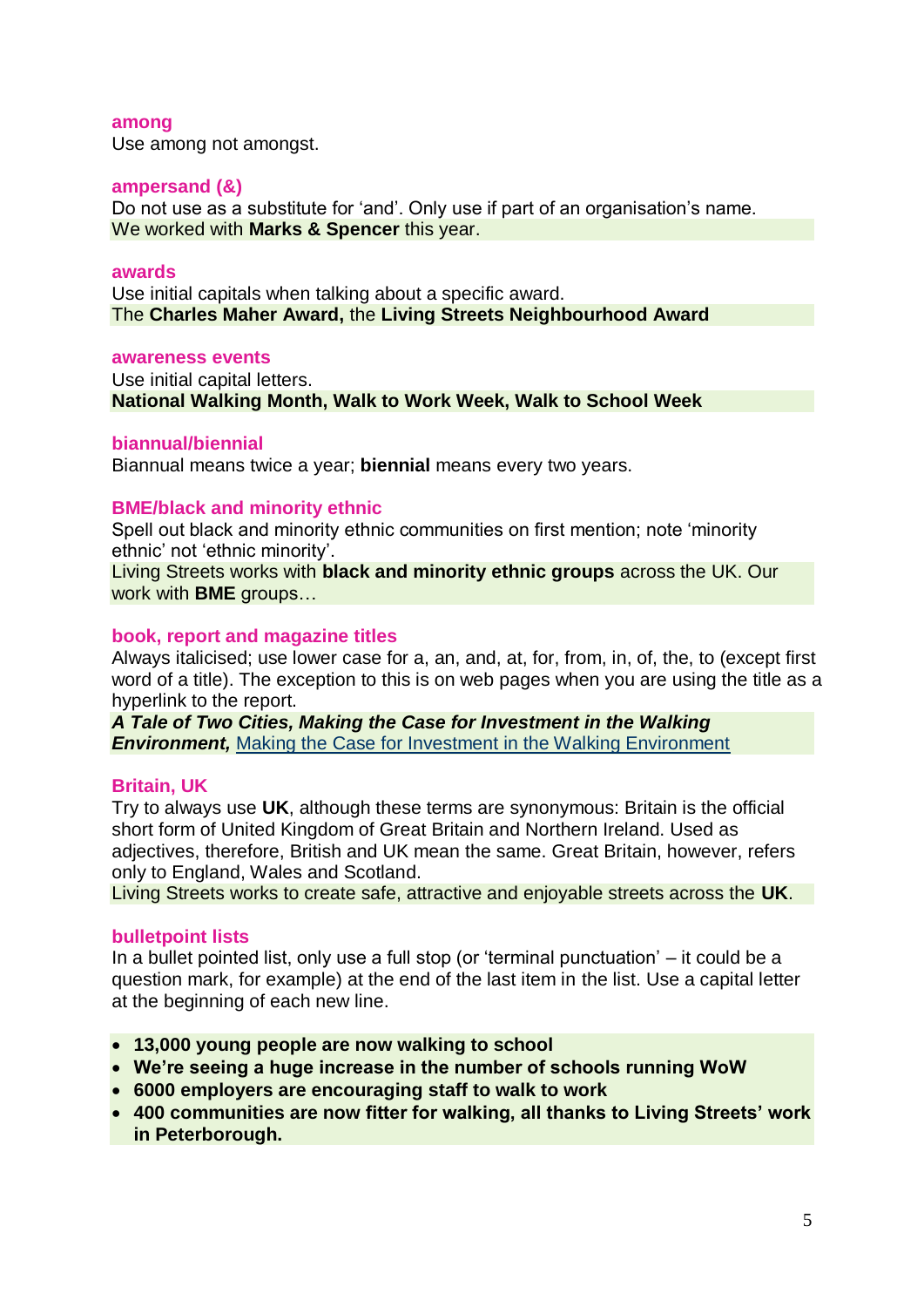# **chief executive**

Only capitalise when talking about a job title. **Joe Irvin, Chief Executive** of Living Streets, is one of the most enthusiastic **chief executives** the charity sector has seen.

# **Christmas**

Christmas, never Xmas.

# **City/city**

City should only be capitalised when referring to London"s financial centre.

# **commas**

Used around sub-clauses in a sentence. **Tanya Braun, Communications and Media manager, started working with Living Streets in 2015.**

Commas always come in pairs except where the second comma is replaced by a full stop at the end of a sentence.

# **compass points**

Should be lower case north, south, east, west). Compound nouns like south-west are hyphenated and lower case, as in south-west London.

# **contractions**

Avoid contractions such as "don't' or "isn't" except within direct quotes.

# **CO<sup>2</sup>**

Subscript the 2. **Walking helps you reduce your CO2 emissions.**

# **collison**

The word collision is not a synonym for crash and means the coming together of two moving objects.

# **Commons/House of Commons**

The **House of Lords** is tabling our amendment after it went through the **Commons**.

# **coordinator**

Matthew Cunningham is Living Streets" Digitial Engagement **Coordinator**.

# **councils**

Use lower case except for the place name. **Southwark council, Kent county council, Lancaster city council**

# **dashes**

A dash (–) is twice as long as a hyphen. It is used to separate a clause in a sentence – like this – and gives a clearer, longer break than commas.

**Tony, Living Streets' Chief Executive, went to visit Hull – the finest city in the northeast – before he travelled on to Wales.**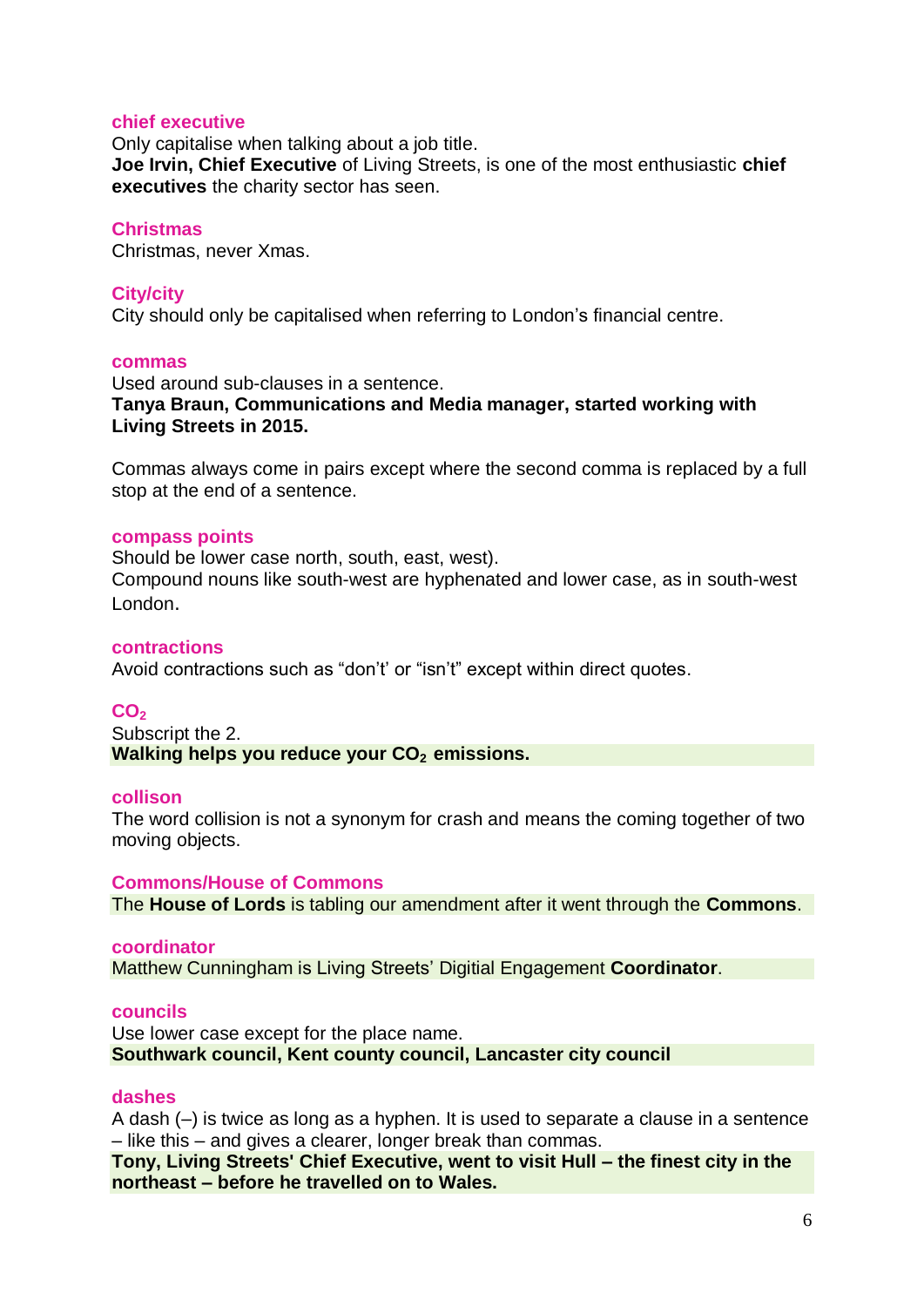To insert a dash, move the cursor between the words; add a space, type two hyphens, and another space and the next word.

# **days and months**

Try to spell out days and months; but if you are tight for space, use three-letter abbreviations.

**Mon, Tue, Fri, Jan, Feb, Apr, Nov.**

# **D/deaf**

The use of the small d deaf signifies that the person does not associate with other members of the deaf community, regarding their hearing loss solely in medical terms.

People who use a big D Deaf tend to identify themselves as culturally deaf, and have a strong Deaf identity.

We use D/deaf to encompass both aspects.

# **decision-making/decision-makers**

Use a hyphen. **Decision-makers are a key audience for Living Streets.**

# **departments of state**

Use initial capitals. **Cabinet Office, Treasury, Home Office, Foreign Office, Ministry of Justice.**

# **devolved administrations**

Scotland, Wales and Northern Ireland should be referred to as either "devolved administrations' or 'devolved governments' or by the individual names.

# **Downing Street**

is an acceptable synonym for a government spokesman **Downing Street said**. You can also use **No 10**. NB Whitehall and Downing Street/Parliamentary spokesman are not the same. Whitehall is the Civil Service and is not interchangeable

#### **Scottish Government, Welsh Assembly, northern Ireland Assembly**

Always remember that England is one of four nations that make up the United Kingdom. The term England is not interchangeable with either the United Kingdom or Great Britain.

**A lot of our policy work may apply to legislation in England only, or Scotland only, but we campaign across the UK.**

# **disabled**

Use 'disabled people' rather than 'people with disabilities'.

People without a disability should be described as "not disabled" or "non-disabled" rather than able-bodied. Keep your language positive and enabling when talking about people with disabilities.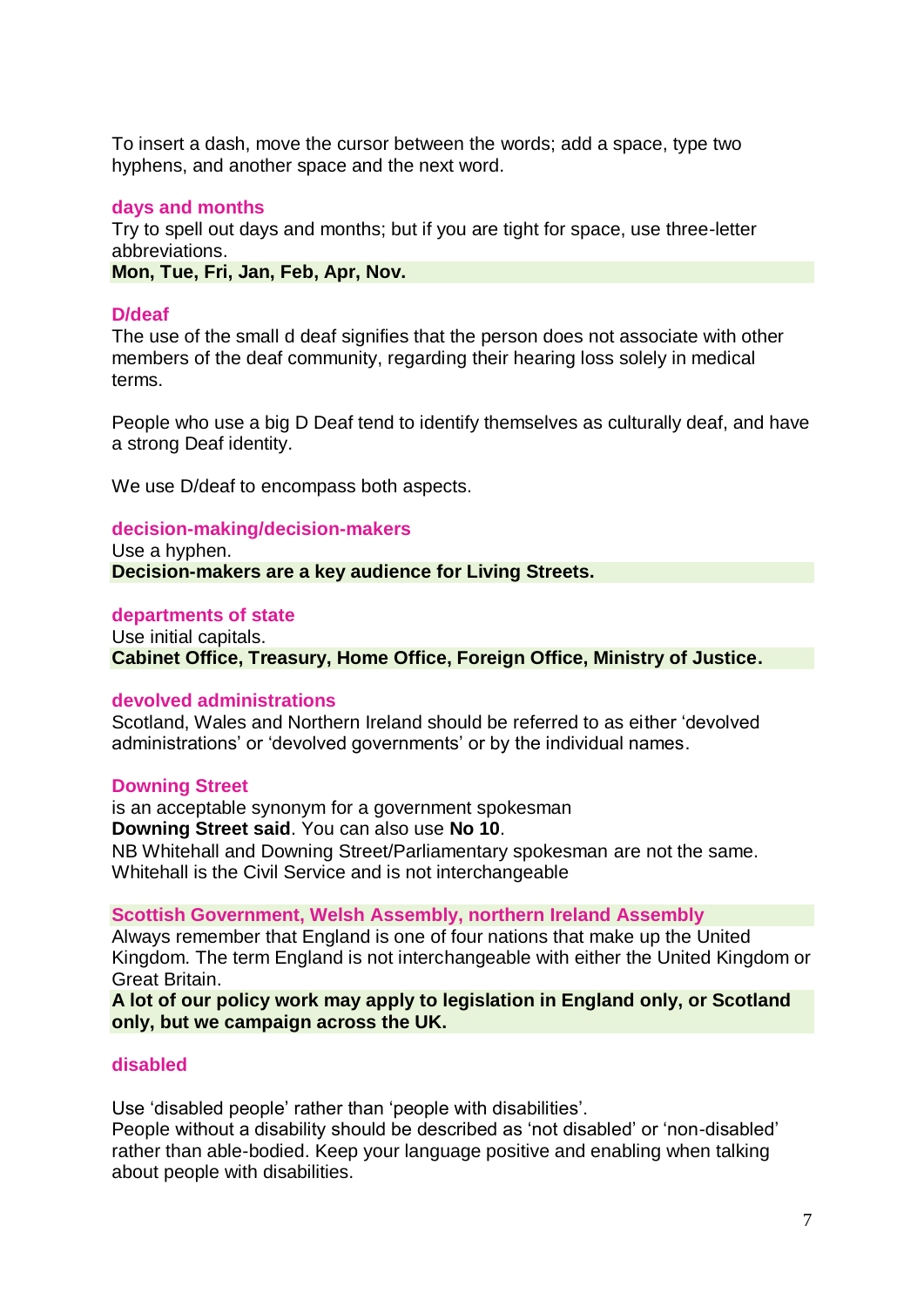Pavement parking reduces the mobility of many pedestrians including pregnant women, parents with buggies, **disabled people** and people with shopping bags and trolleys.

Avoid using **the disabled.**

# **effect/affect**

To effect means to bring something about or to cause something as in "It did not have the desired effect". Affect is a verb, as in "this does not affect you".

# **elderly/older people**

Don"t use "elderly" – use "older people" instead. One of our key audiences is **older people.**

# **email address**

Do not use a full stop when an email or website address ends a paragraph. Always use lower case for Living Streets email addresses.

If you have any questions about this style guide, email **[amy.anye@livingstreets.org.uk](mailto:rosanna.downes@livingstreets.org.uk)**

**England, English**  Take care not to offend readers from other parts of the UK by saying England or English when you mean Britain or British. Living Streets supporters aren"t just **English** people! **exclamation marks**

Use sparingly and only when really necessary.

# **Fewer/less**

Use "fewer" when referring to something you can count. **The committee wants to have fewer meetings next year.**

Use "less" when referring to a quantity rather than a number. **The committee is calling for less bureaucracy**.

# **first name, forename**

Use rather than Christian name. Her **first name** was Petrolea, but she changed it to Petra.

# **gender**

Avoid terms such as businessmen, housewives, male nurse, woman pilot, woman doctor, etc, which reinforce outdated stereotypes. If you need to use an adjective, it is female and not 'woman', male and not 'man'.

# **female MPs, female president; male nurse, male doctor**

Sexuality, race or disability should not be mentioned unless they are relevant to the subject matter.

# **general election**

Lower case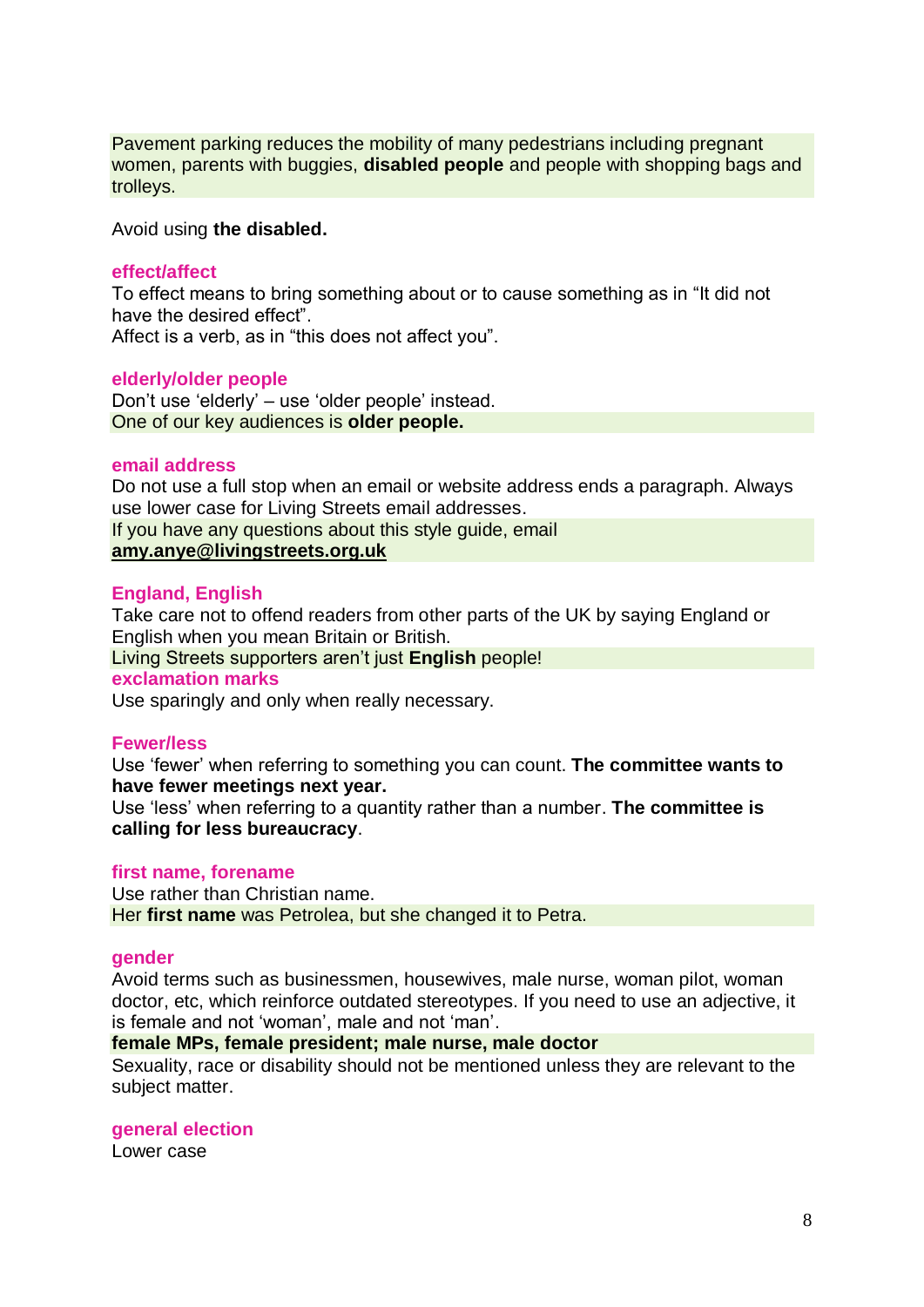# **government**

Lower case when talking generally about the government but upper case when used with British, Scottish etc.

The **government** is in the middle of another scandal.

The **Scottish Government, Welsh Assembly Government** and **Northern Ireland Assembly Government.**

# **Great Britain**

Not interchangeable with United Kingdom/UK.

Great Britain is made up of the countries of England, Scotland and Wales but not Northern Ireland, which is, however, part of the United Kingdom of Great Britain and Northern Ireland (UK).

# **handicapped**

Use disability or learning disability rather than handicapped. [See etiquette guide for](Disability%20Etiquette%20Guidance.doc)  [more information.](Disability%20Etiquette%20Guidance.doc)

# **headteacher**

One word. Headteacher Sue Johnson said the scheme had transformed walking to school levels.

#### **high street**

Lower case. Capitalise only when referring to a specific high street. **Hounslow High Street.**

# **Holyrood**

Home of Scotland"s parliament, in Edinburgh. Stuart took our manifesto on pavement parking to **Holyrood.**

# **hyphens**

A compound word, is a word made up of two words, where their use in a sentence would ambiguous if they were not hyphenated or written as one word.

The general rule is to avoid hyphens where possible: eg coordinate, not co-ordinate.

Words may be hyphenated to turn them into adjectives. Living Streets campaigns for **walking-friendly** neighbourhoods.

#### **Its/it"s**

**Its** is possessive and does not need an apostrophe. **It"s** is a contraction of it is.

# **job roles and job titles**

Always use initial capitals when referring to a person by name and job title, but not when referring to the job title alone. **Joe Irvin, Chief Executive of Living Streets, is our new chief executive** 

# **kilogram/s, kilojoule/s, kilometre/s, kilowatt/s**

Abbreviate as kg, kJ, km, kW.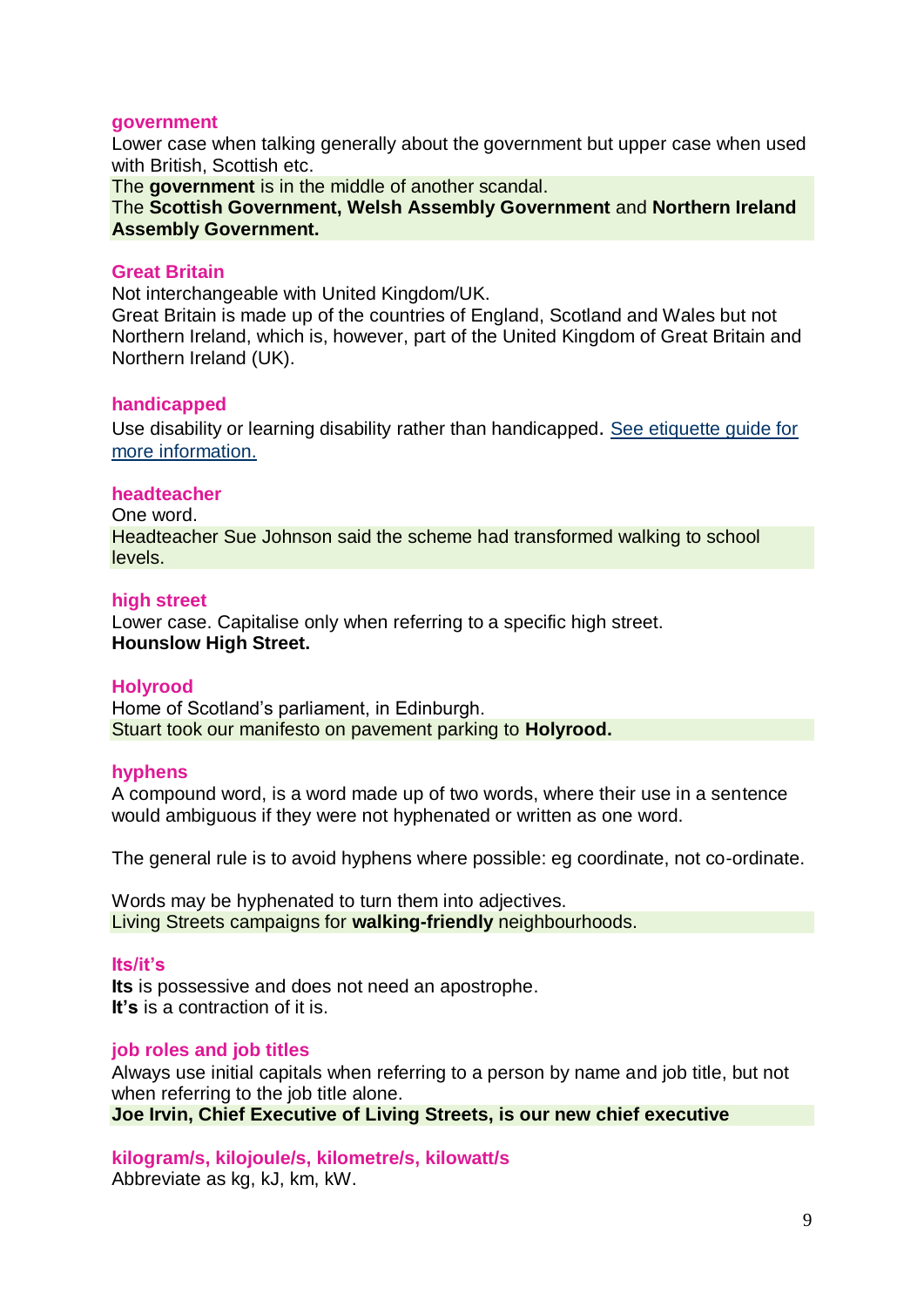# **The abbreviation for kilometres an hour is km/h.**

# **Less/fewer**

Use "less" when referring to a quantity rather than a number. **The committee is calling for less bureaucracy**.

Use "fewer" when referring to something you can count. **The committee wants to have fewer meetings next year**

# **Local authorities**

**Lower case, but use "council" in general comms.** 

We talk to local authorities in our Expert Help materials, and councils in our campaigns packs.

# **Local Groups/Living Streets Group**

**Local Groups**, not local groups or branches. Living Streets has many **Local Groups**, such as the **Islington Living Streets Group.**

# **London office**

Not head office. **Living Streets" London office is based in east London, just off Brick Lane.**

# **Lords/House of Lords**

The **House of Lords** is tabling our amendment after it went through the **Commons.**

#### **media**

is a plural. **The media are in angry mood.** Note however that the press is singular. **The press hates the government.**

# **ministers**

Only use initial capitals if talking about a named minister and their job title. **Grant Shapps, Minister for Local Government, said: "We need a new housing minister."**

#### **mph**

No space. We are calling for **20mph.**

# **MP/MSP/MEP**

Member of Parliament/Member of Scottish Parliament/Member of European Parliament. No apostrophe for plural. **Living Streets speaks to MPs and MSPs to get them on board with our agenda.**

#### **national curriculum**

Lower case. Refers only to state schools in England.

#### **near miss**

What we really mean is a near hit, so best avoided.

# **NHS**

Always capitalised.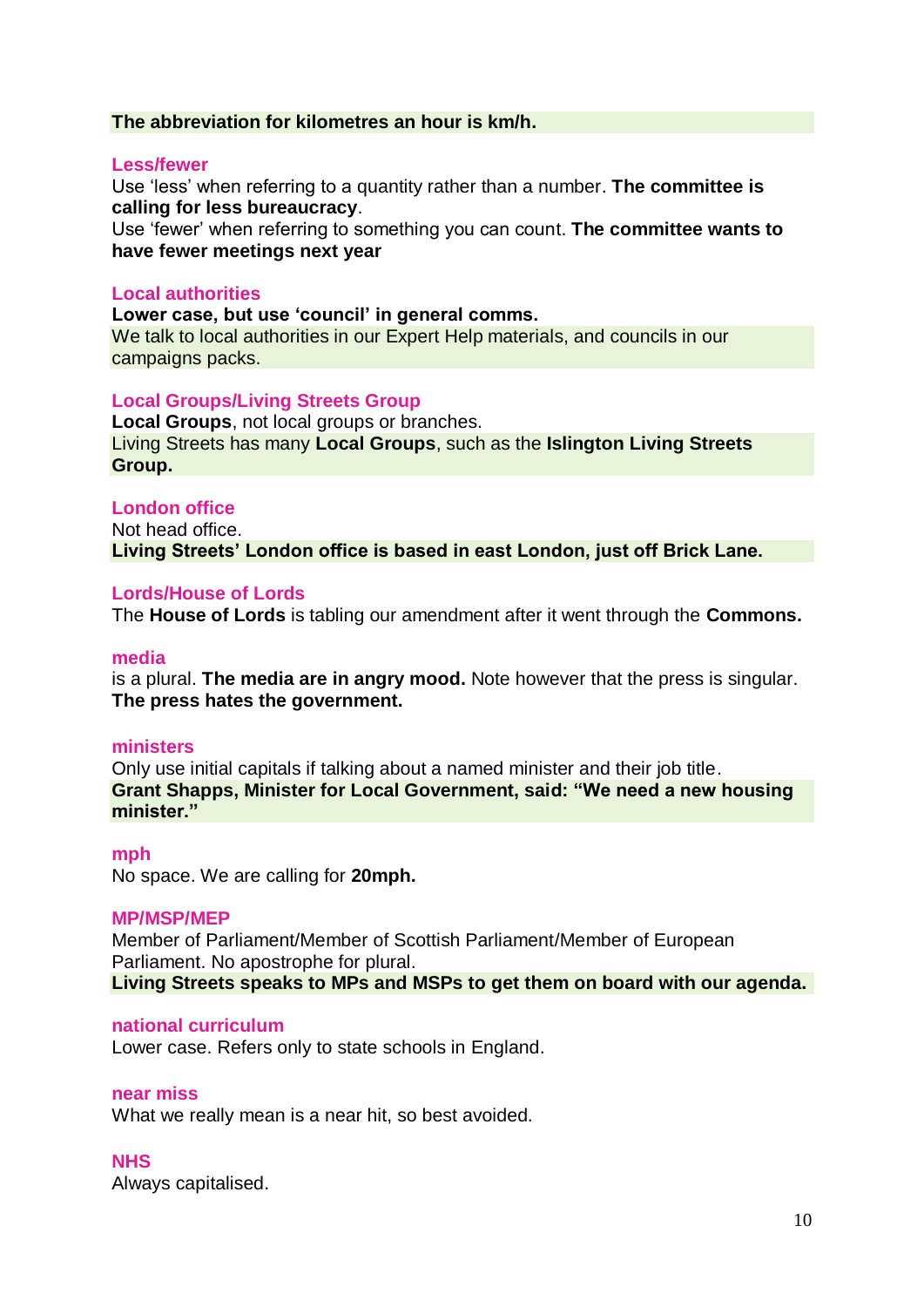**National Health Service** in full or shortened to **the health service**.

# **NICE**

Always capitalised. **National Institute for Health and Care Excellence.**

# **Office for National Statistics**

Not the Office **of** National Statistics**.**

#### **page numbers**

Preferable to spell out and use digits. For spans use a dash. If tight on space, use p for one page and pp for more than one. **See page 4; from pages 13-56. See p5, see pp13-14.**

#### **Parliament/parliament**

Lower case. **The parliament in Edinburgh is to be recalled for an emergency session**.

Only capitailse when referring to Westminster or in a title. **The Scottish Parliament was the scene of a fierce debate.**

#### **political parties**

Use capital letters for named political parties. Political parties like the **Green Party** and the **Conservative Party** hold party conferences.

#### **prime minister**

Lower case as a description following name **David Cameron, the prime minister, said he thinks the Living Streets Walk to School campaign is brilliant.**

# **principal/principle**

**Principal** means first in order of importance. **A school head is sometimes known as the principal**

The word **principle** means a rule or belief governing one"s personal behaviour. **It is against his principles to kill animals.**

#### **private member's bill**

Lower case.

Apostrophe before the *s* where only one MP is involved. **A private member's bill often falls at the first hurdle**.

Otherwise, apostrophe after the *s*. **The ballot for private members' bills will be held on Monday**.

#### **quotation marks/speech marks/inverted commas**

Use single inverted commas for quotations within quotations. **"When I say "immediately", I mean some time before April,"** said the spokesman.

Use quotation marks (or speech marks) to enclose a direct quotation.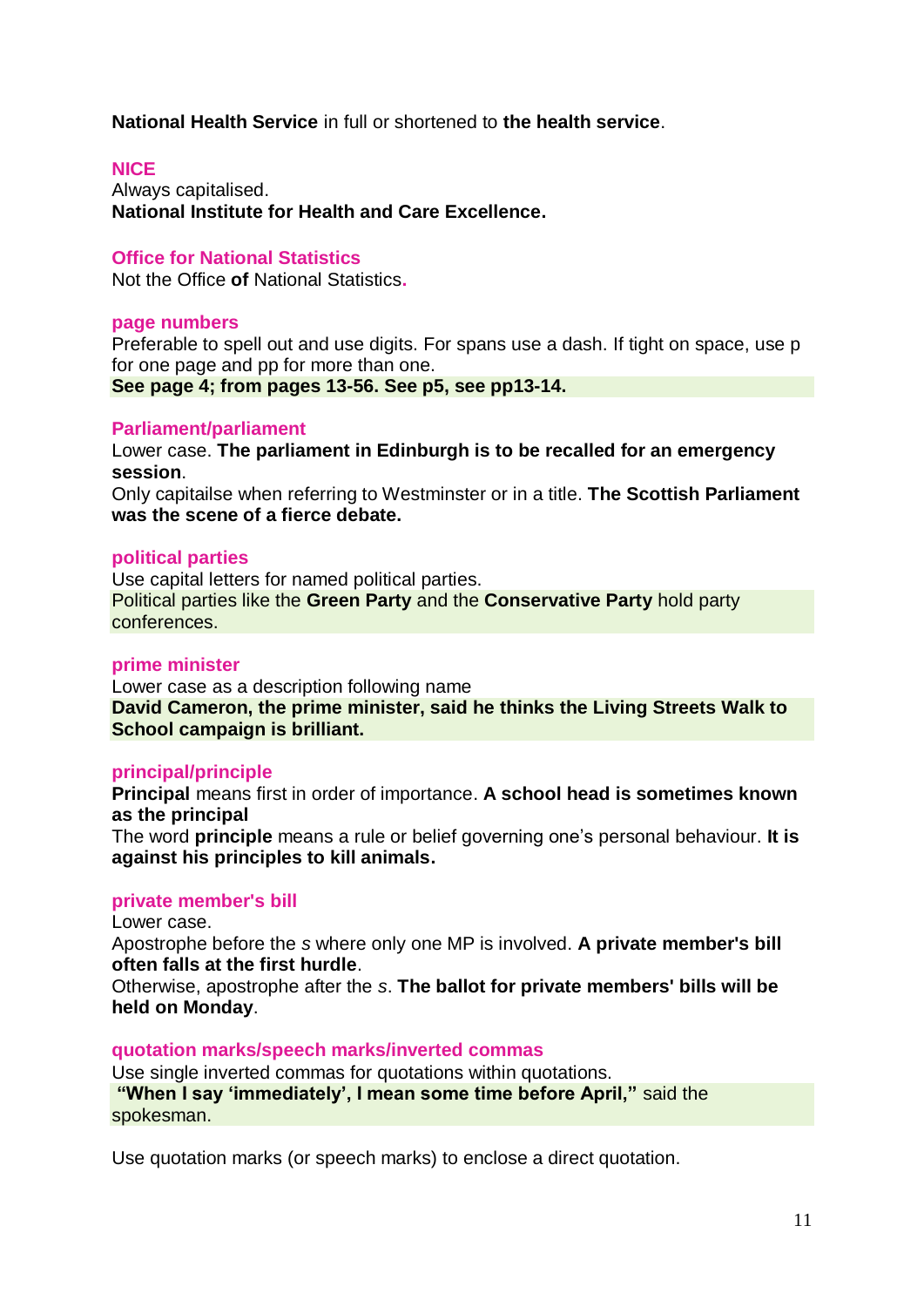The chair of Friends of Magnificent Park said: **"The work Living Streets did with us was incredible."**

Use quotation marks when talking about a word or phrase. Someone I know uses the word "**pedestrian**" to mean "**awesome**".

# **schools**

Names of schools have capitals for the specific part of the title only. **Grange Hill comprehensive school, Galfast high school**

# **Scottish executive, parliament and government**

Lower case. Living Streets works in Scotland with the **Scottish government** to get children walking to school.

# **seasons**

All seasons are lower case. We"re currently marketing our Walk to School resources for the **autumn** term.

# **semi-colons**

Semi-colons are best avoided as they are difficult to read on screen.

# **statistics**

Use digits for stats that compare numbers. Use % for stats that feature percentages. Make sure they are accurate and part of our central stats database.

**1 in 3 people would like to walk more. 33% of people would like to walk more.**  (This is an example and doesn"t have to be accurate!)

#### **swear words**

should generally be avoided unless considered integral to the story. We do not adopt the convention of using asterisks. If possible, omit the offending term from a direct quote or use indirect speech.

# **type 1 diabetes**

Lower case and no hypen.

# **United Kingdom**

Abbreviate to UK. The UK is made up of Great Britain (England, Wales and Scotland) and Northern Ireland but not the Isle of Man or the Channel Islands.

#### **walking-friendly**

With a hyphen. Living Streets stands up for **walking-friendly** neighbourhoods.

**web, webpage, website, world wide web**  When you reference a website/url in running text, lose the http://. Find out more about Living Streets Local Groups at [www.livingstreets.org.uk/localgroups](http://www.livingstreets.org.uk/localgroups)

#### **[Welsh assembly/](http://www.bbc.co.uk/academy/collegeofjournalism/subject-guides/devolution/what-is-devolution)government**